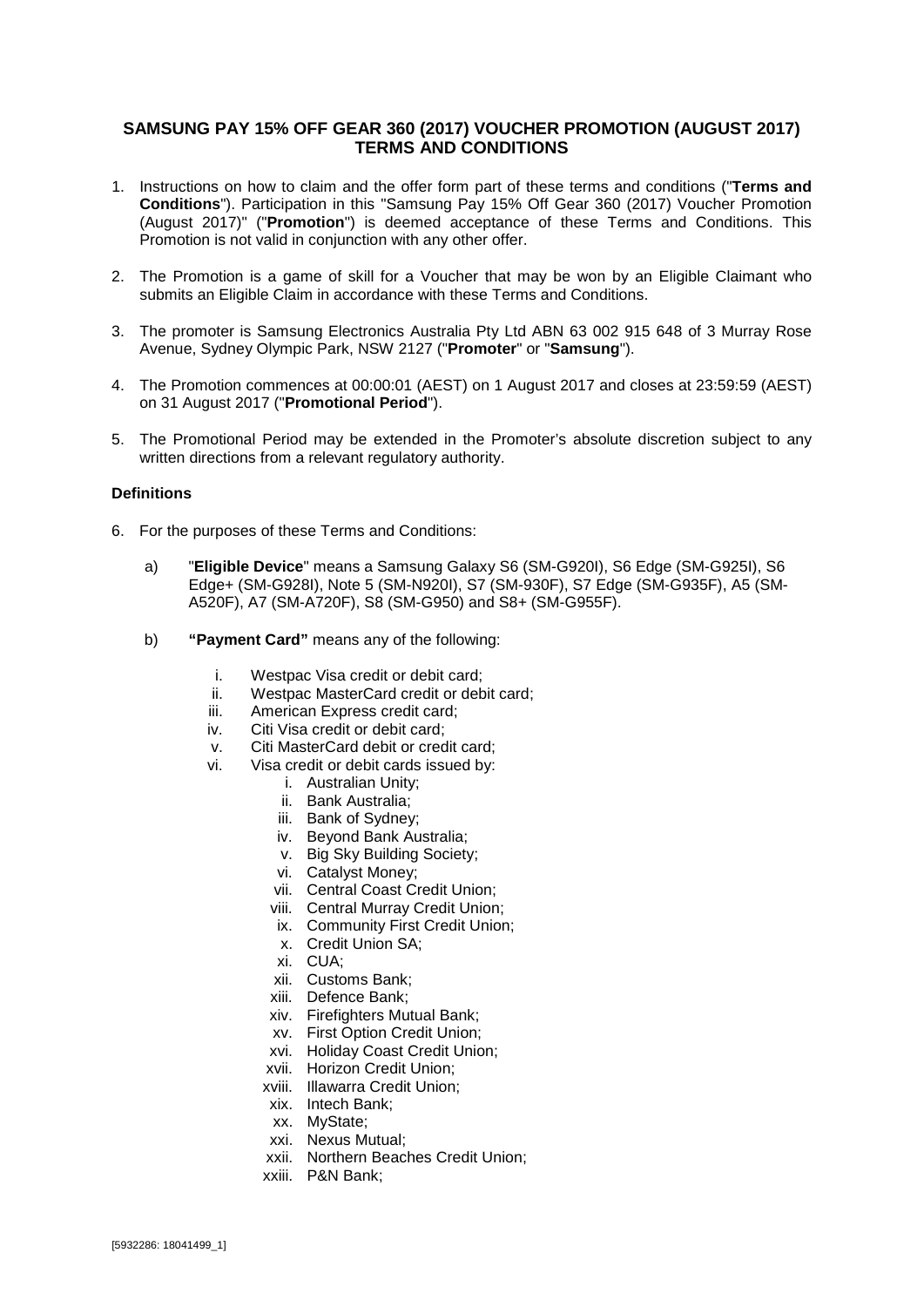- xxiv. People's Choice Credit Union; xxv. Police Bank; xxvi. QT Mutual Bank; xxvii. Queenslanders Credit Union; xxviii. Reliance Bank; xxix. SCU; xxx. Select ENCOMPASS Credit Union; xxxi. South West Slopes Credit Union; xxxii. Teachers Mutual Bank; xxxiii. The Mac; xxxiv. The Rock; xxxv. UniBank; xxxvi. Unity Bank; xxxvii. WAW Credit Union Co-Operative; and xxxviii. Woolworths Employees' Credit Union Limited.
- c) "**RRP**" means recommended retail price.
- d) "**Samsung Online Shop**" means the online store of Samsung, accessible at the URL [http://shop.samsung.com/au.](http://shop.samsung.com/au)
- e) "**Samsung Pay**" means version 2.6.14, 2.5.57, 2.4.33, 2.0.32 or above of Samsung's mobile application known as 'Samsung Pay'.
- f) "**Voucher**" means a voucher for 15% off the RRP of one (1) Samsung Gear 360 2017 (SM-R210NZWAXSA), valued at RRP \$399, from the Samsung Online Shop.
- g) "**\$**" is a reference to Australian Dollars.

#### **Privacy**

7. Samsung (and/or third parties on its behalf) collects personal information in order to conduct the Promotion, and to operate Samsung Pay and Samsung Accounts, and may, for these purposes, disclose such information to third parties, including, but not limited to, agents, contractors, service providers, offer suppliers and, as required, to Australian regulatory authorities. Validity of a claim is conditional on providing this information. Samsung may, for an indefinite period, unless otherwise advised, use the information for promotional, marketing, publicity, research and profiling purposes, including sending electronic messages or telephoning a claimant. Claimants acknowledge that the information they provide will be collected by or on behalf of Samsung and may be disclosed to other group companies and to third parties that help Samsung deliver its products and services (including suppliers, contractors, dealers, agents and business partners) or as required by law. Some of these parties may be located outside of Australia, including in Singapore, Korea, Vietnam and the Philippines. Claimants acknowledge that by giving consent to the disclosure of his/her personal information to the overseas recipients, Samsung will not have an obligation to take reasonable steps to ensure that these overseas recipients do not breach Australian privacy law in relation to that information. In particular, the claimant acknowledges that in providing their consent, Samsung will not be accountable under the *Privacy Act 1988* (Cth) and the claimant will not be able to seek redress under the *Privacy Act 1988* (Cth). However, where practicable in the circumstances, Samsung will take reasonable steps to ensure that overseas recipients use and disclose such information in a manner consistent with Samsung's privacy policy. Claimants should direct any request to access, update or correct information to Samsung's Privacy Officer by calling (02) 9763 9700 or emailing privacy.au@samsung.com. These Terms and Conditions are deemed to incorporate Samsung's privacy policy and by entering or claiming under this Promotion (whether or not as an Eligible Claimant), each claimant accepts the terms<br>and conditions of Samsung's privacy policy. For further details, see and conditions of Samsung's privacy policy. For further details, see www.samsung.com/au/info/privacy.html.

#### **Eligibility and claims**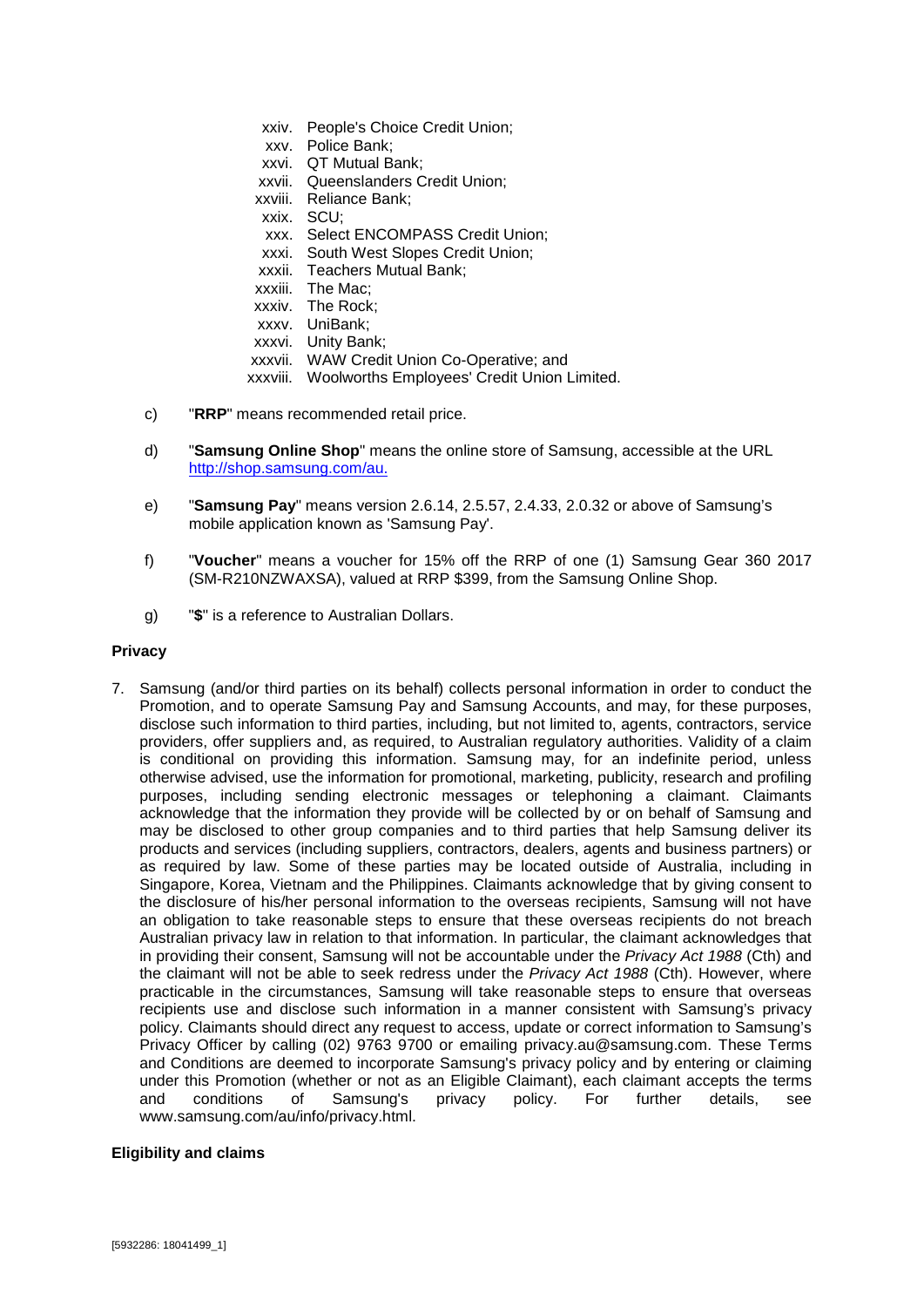- <span id="page-2-0"></span>8. To be eligible to claim a Voucher, a claimant must, during the Promotional Period:
	- a) be a natural person:
		- i. aged 18 years or over and be legally capable of entering into binding contracts; or
		- ii. aged 13 years or over and less than 18 years and (1) be legally capable of entering into binding contracts, and (2) have received the consent of their parent or guardian permitting them to use Samsung Pay (including the consent of their parent or guardian to the Samsung Pay Terms of Service (available at the URL [http://www.samsung.com/au/samsungpay/policy/Samsung-Pay-Terms-of-](http://www.samsung.com/au/samsungpay/policy/Samsung-Pay-Terms-of-Service.pdf)[Service.pdf\)](http://www.samsung.com/au/samsungpay/policy/Samsung-Pay-Terms-of-Service.pdf);
	- b) be an Australian resident, with an Australian residential address and a valid email address;
	- c) create an account with Samsung in their personal capacity by following the prompts on Samsung Pay or online at the URL [https://webapp.mysamsung.com](https://webapp.mysamsung.com/) and agreeing to any terms and conditions, complying with any requests and directions, and entering all personal information reasonably required by Samsung for the purposes of the Promotion, including, without limitation, the Eligible Claimant's full name, residential address, delivery address, age, email address and contact phone number ("**Samsung Account**");
	- d) own or have the legal right to use a smartphone compatible with Samsung Pay, and, if they have not previously downloaded and activated Samsung Pay, download and activate Samsung Pay on their compatible smartphone (including by following all applicable steps to set-up a Samsung Account for the purposes of Samsung Pay);
	- e) upload a Payment Card into Samsung Pay on their Eligible Device;
	- f) follow the prompts in Samsung Pay to register to participate in the Promotion, including agreeing to these Terms and Conditions; and
	- g) use a Payment Card on Samsung Pay to make at least five (5) payments during the Promotional Period, each of any sum, to purchase any good or service through any retailer that accepts the Payment Card on Samsung Pay,

(each eligible claimant an **Eligible Claimant** and each eligible claim an **Eligible Claim**).

9. Each Eligible Claimant is permitted to submit a maximum of one (1) Eligible Claim during the Promotional Period.

#### **Voucher**

- 10. Each Eligible Claimant who makes an Eligible Claim will, shortly after the fifth  $(5<sup>th</sup>)$  payment is made in accordance with clause [8](#page-2-0) above, receive a pop-up notification in Samsung Pay on their Eligible Device containing a voucher code (**Voucher Code**).
- 11. Each Eligible Claimant who receives a Voucher Code can follow the steps in Samsung Pay to provide further details (including the Voucher Code) in order to redeem the Voucher on the Samsung Online Shop.
- 12. Each Voucher Code is from the time it is issued to an Eligible Claimant and expires three (3) months after the end date of the Promotional Period.
- 13. Each Voucher Code can only be used once.
- 14. Multiple claims for Vouchers are not permitted.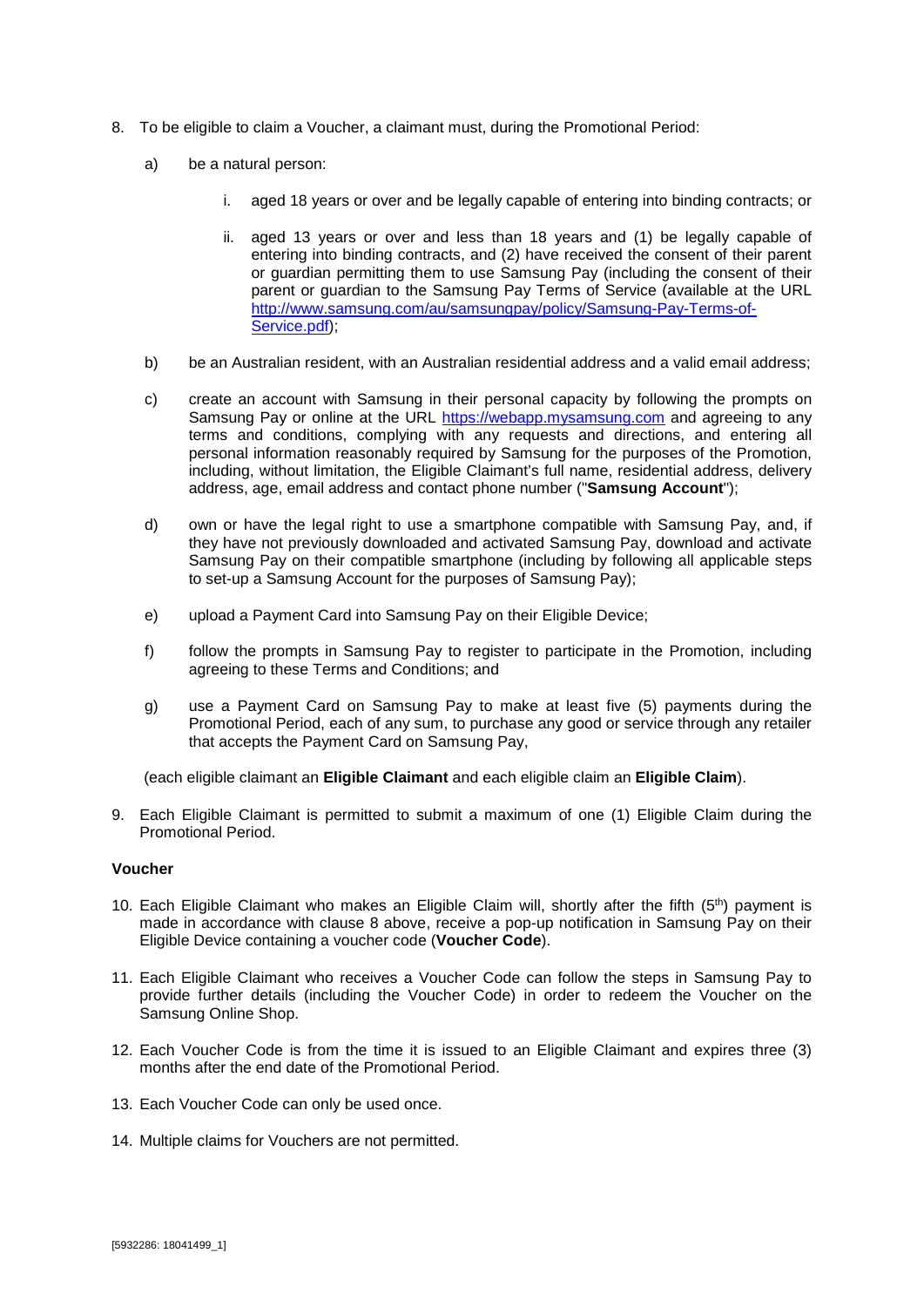- 15. If the Samsung Gear 360 2017 (SM-R210NZWAXSA) is unavailable, the Promoter, in its discretion, reserves the right to substitute the Voucher with a voucher or other prize of equal value subject to any written directions from a relevant regulatory authority.
- 16. Vouchers are not transferable or exchangeable for cash or otherwise, and may be claimed only by Eligible Claimants.
- 17. Each Eligible Claimant is responsible for all ancillary costs in claiming and using their Voucher, including any internet service or data charges.

#### **General**

- 18. If this Promotion is interfered with in any way or is not capable of being conducted as reasonably anticipated due to any reason beyond the reasonable control of the Promoter, including, but not limited to, technical difficulties, unauthorised intervention or fraud, the Promoter reserves the right, in its sole discretion, to the fullest extent permitted by law, to: (a) disqualify any claimant; or (b) modify, suspend, terminate or cancel the Promotion, as appropriate.
- 19. Subject to any written directions from a relevant regulatory authority, the Promoter reserves the right, at any time, to verify the validity of claims and claimants (including a claimant's identity, contact details, and Samsung Pay account details and payment method) and to disqualify any claimant who submits a claim that is not in accordance with these Terms and Conditions, who tampers with the claim process or who holds a Samsung Pay account fraudulently or using any item of false information. The Promoter's decision is final and no correspondence will be entered into. Failure by the Promoter to enforce any of its rights at any time does not constitute a waiver of those rights.
- 20. Samsung reserves the right to disqualify any claimant suspected of fraud or misconduct, or if Samsung believes that claimant's entry and/or results has been manipulated in any way, including by machines or computers.
- 21. Each Claimant is responsible for ensuring their correct contact details are provided with their claim. The Promoter accepts no responsibility should an otherwise Eligible Claimant fail to receive their Voucher because of a failure to provide correct contact details.
- 22. Any cost associated with downloading, installing and/or accessing Samsung Pay for the purpose of registering a claim is each claimant's responsibility and is dependent on the internet service provider used. The Promoter makes no guarantee of the availability of Samsung Pay and will not be held responsible for interruption of service that may interfere with the ability to participate in the Promotion or to receive or use a Voucher.
- 23. By participating in this Promotion, each claimant grants to the Promoter an irrevocable, indefinite licence to use any content provided in their claim anywhere in the world for promotional, marketing or publicity purposes without remuneration, fees or royalties of any type or description.
- 24. Subject to clause [23,](#page-3-0) the Promoter (including its officers, employees and agents) excludes all liability (including negligence) for any personal injury, or any loss or damage (including loss of opportunity), whether direct, indirect, special or consequential, arising in any way out of the Promotion, including, but not limited to, where arising out of the following: (a) any technical difficulties or equipment malfunction (whether or not under the Promoter's control); (b) any theft, unauthorised access or third party interference; (c) any claim or Voucher that is late, lost, altered, damaged or misdirected (whether or not after their receipt by the Promoter) due to any reason beyond the reasonable control of the Promoter; (d) any variation in a Voucher value to that stated in these Terms and Conditions; (e) any tax liability incurred by a claimant; or (f) any use of a Voucher
- <span id="page-3-0"></span>25. Nothing in these Terms and Conditions is intended to exclude, restrict or modify any consumer rights under the *Competition and Consumer Act 2010* (Cth) ("**CCA**") or any other legislation, which may not be excluded, restricted or modified by agreement. If the CCA or any other